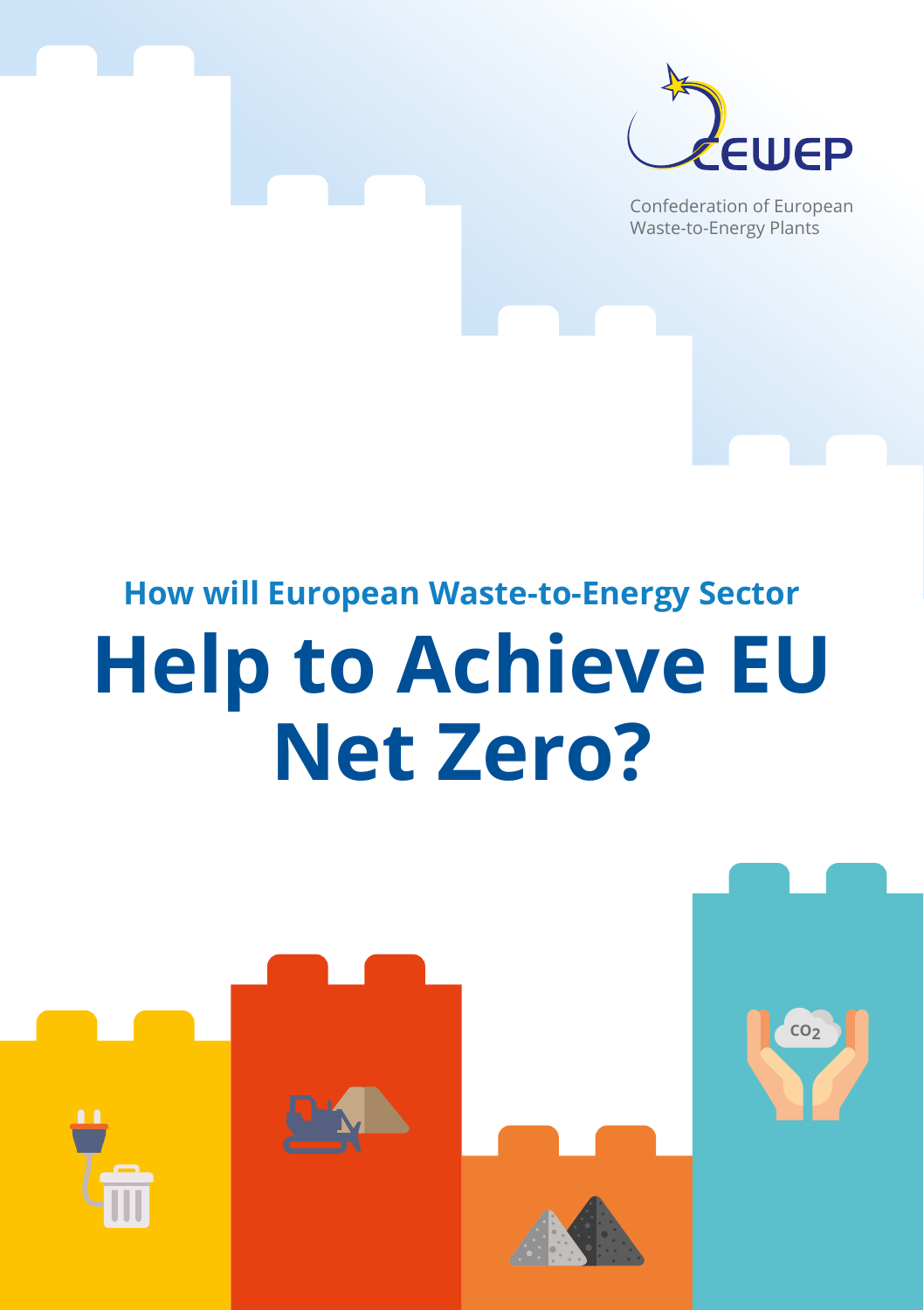### **Waste to Energy**

Waste incineration with energy recovery treats 100 million tonnes of European residual waste every year that cannot be prevented or recycled.

WtE also complements intermittent renewable energy sources. **It makes Europe less dependent on fossil fuel imports.**  Energy generated by WtE equals to around 9 % of the EU natural gas imports from Russia.

## **The climate balance of the WtE sector**

#### **STATUS QUO**

#### **WtE is a climate neutral sector:**

It compensates its direct CO<sub>2</sub> emissions by fossil fuel substitution and material recovery from incineration bottom ash.



#### **BUILDING ON THE STATUS QUO**

**Carbon Capture and Use or Storage (CCUS) integration:**  an extra but effective tool to reach a negative CO<sub>2</sub> emission balance.

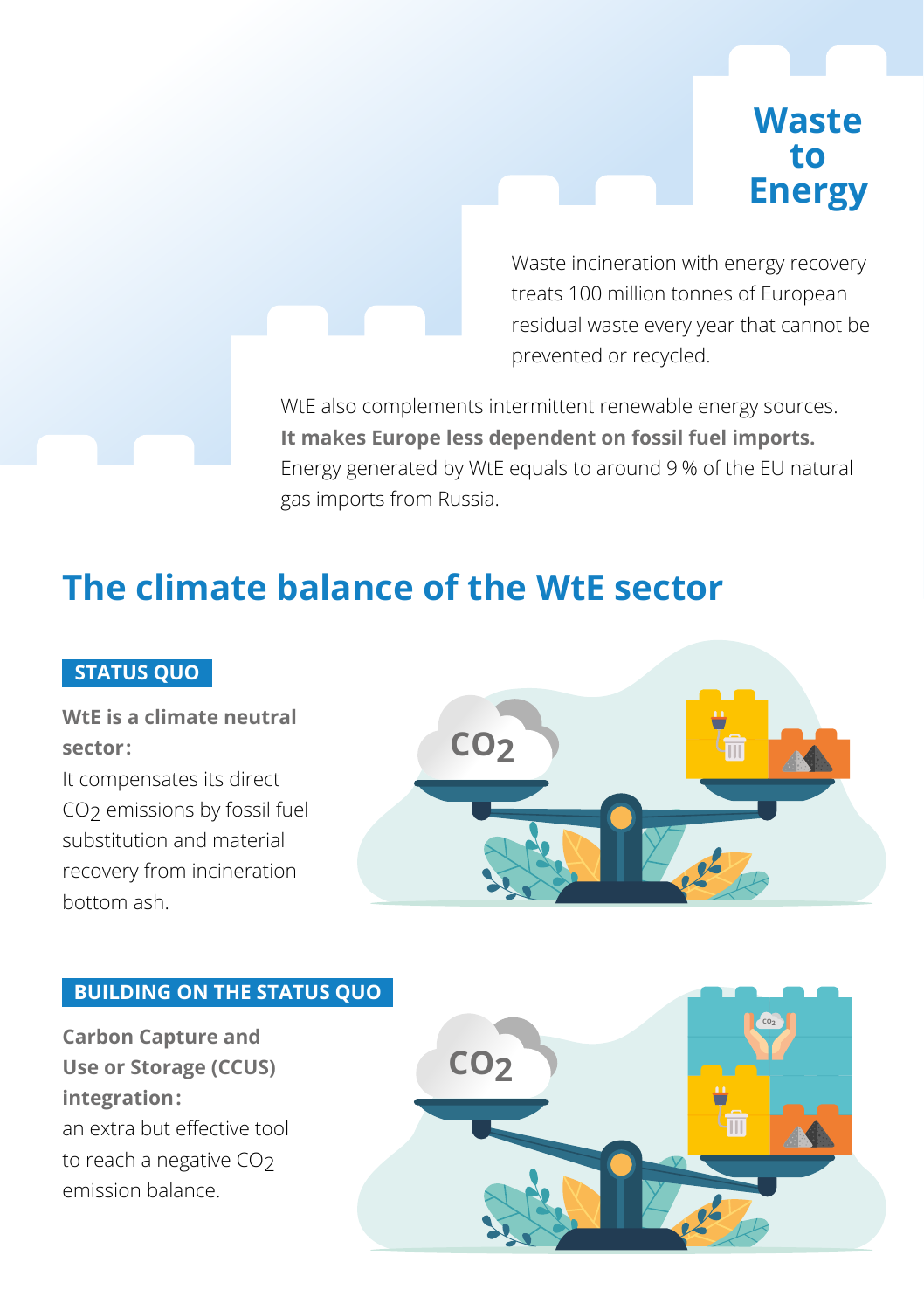

By applying CCUS technologies to at least 50 % of the European WtE capacity capturing at least 50 % of the total CO<sub>2</sub> emissions, 20 million **tonnes of CO2eq** could be saved every year.

#### **Increasing ambition:**

With a broader integration of carbon capture equipment, greater reduction potentials can be foreseen as CCUS technologies will reach full commercial maturity.



If residual waste diversion from landfills was considered, the WtE climate savings contribution would be much larger!